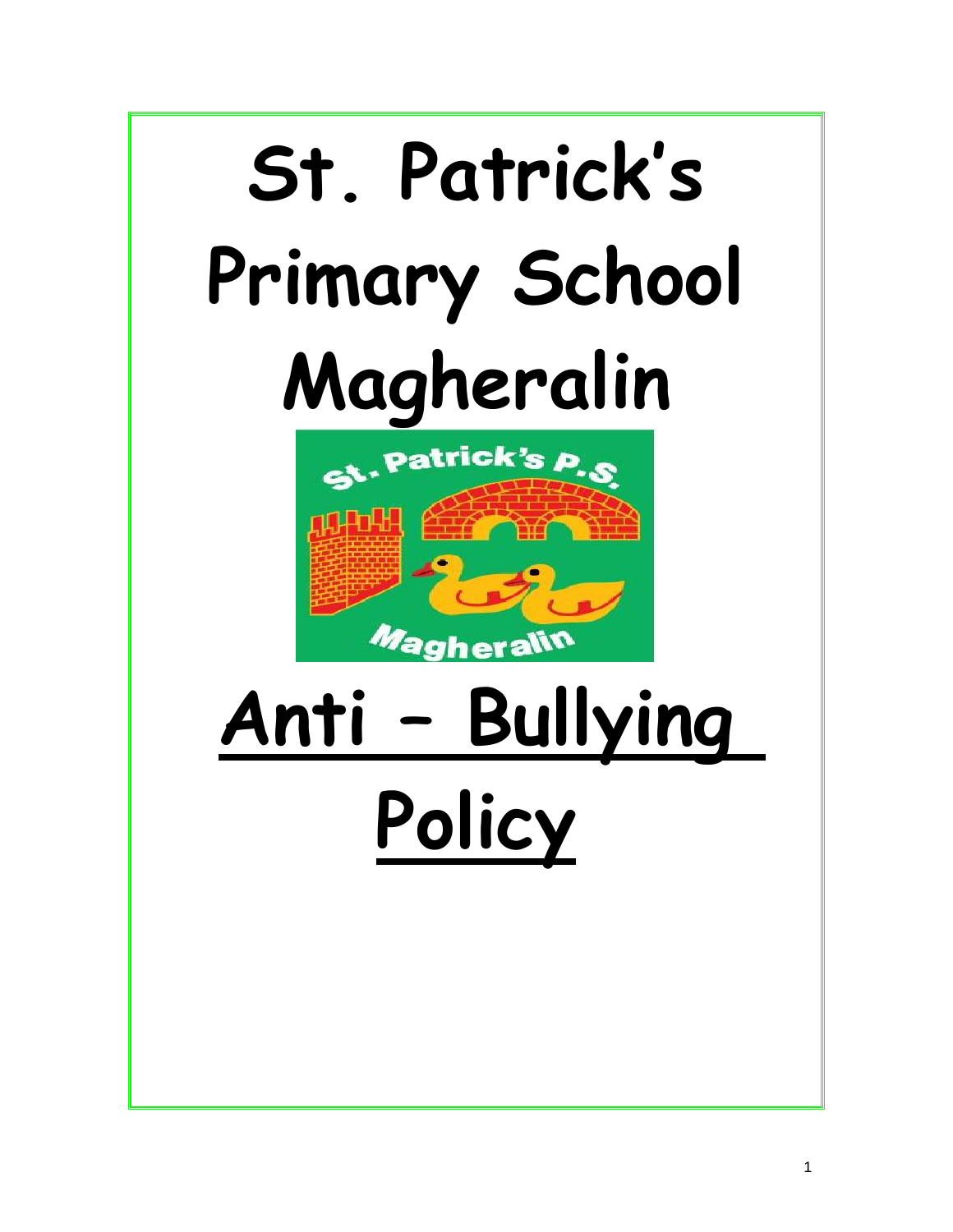# **ST. PATRICK'S PRIMARY SCHOOL ANTI- BULLYING POLICY**

# **STATEMENT**

St. Patrick's Primary School does not condone "Bullying" of any kind whether it is mental or physical. The teachers recognize that bullying takes place within the environment of any large organization but the school is determined to ensure that all its pupils, both male and female, will be protected from this. Bullying will not be tolerated.

This policy will, therefore, devise strategies to prevent and reduce bullying.

#### **ORGANISATIONAL & ADMINISTRATIVE STRATEGIES**

To ensure this statement is fulfilled, the procedure to follow will be explicit to both teachers and pupils. It is important to follow-up each case to give the victim support and to prevent reoccurrence. All pupils should realise their class can be approached in confidence. Furthermore, the teachers will create opportunities to discuss bullying in order to help pupils cope better with bullies and to enable bullies to empathise with their victims. Through the Religious Programme – The Alive – O Series – the teachers will create a caring co-operative ethos through personal and social education, and cross-curricular themes. Through class discussion, the teachers and pupils will devise ways of rewarding non-aggressive behaviour. It is of vital importance that all the school staff, including the Caretaker, Supervisors, Dining Assistants should be aware of the strategies adopted. A statement to this effect will become and integral part of the School Prospectus.

#### **WHAT IS BULLYING?**

Bullying is the willful, conscious desire to hurt, threaten or frighten someone. The nature of bullying involves the use of **THREAT** or **FEAR**.

Bullying may take the following form:

- 1. Physical assault hitting, kicking or spitting
- 2. Verbal Abuse name-calling, teasing, taunting, sending to Coventry
- 3. Rude Gestures intimidation or extortion

#### **TEACHERS OR PARENTS**

Parents who suspect their child is being bullied should contact the Class Teacher immediately.

What would constitute **evidence** of Bullying?

- Deterioration of work
- Spurious illness
- Isolation
- Desire to remain with adults
- Erratic attendance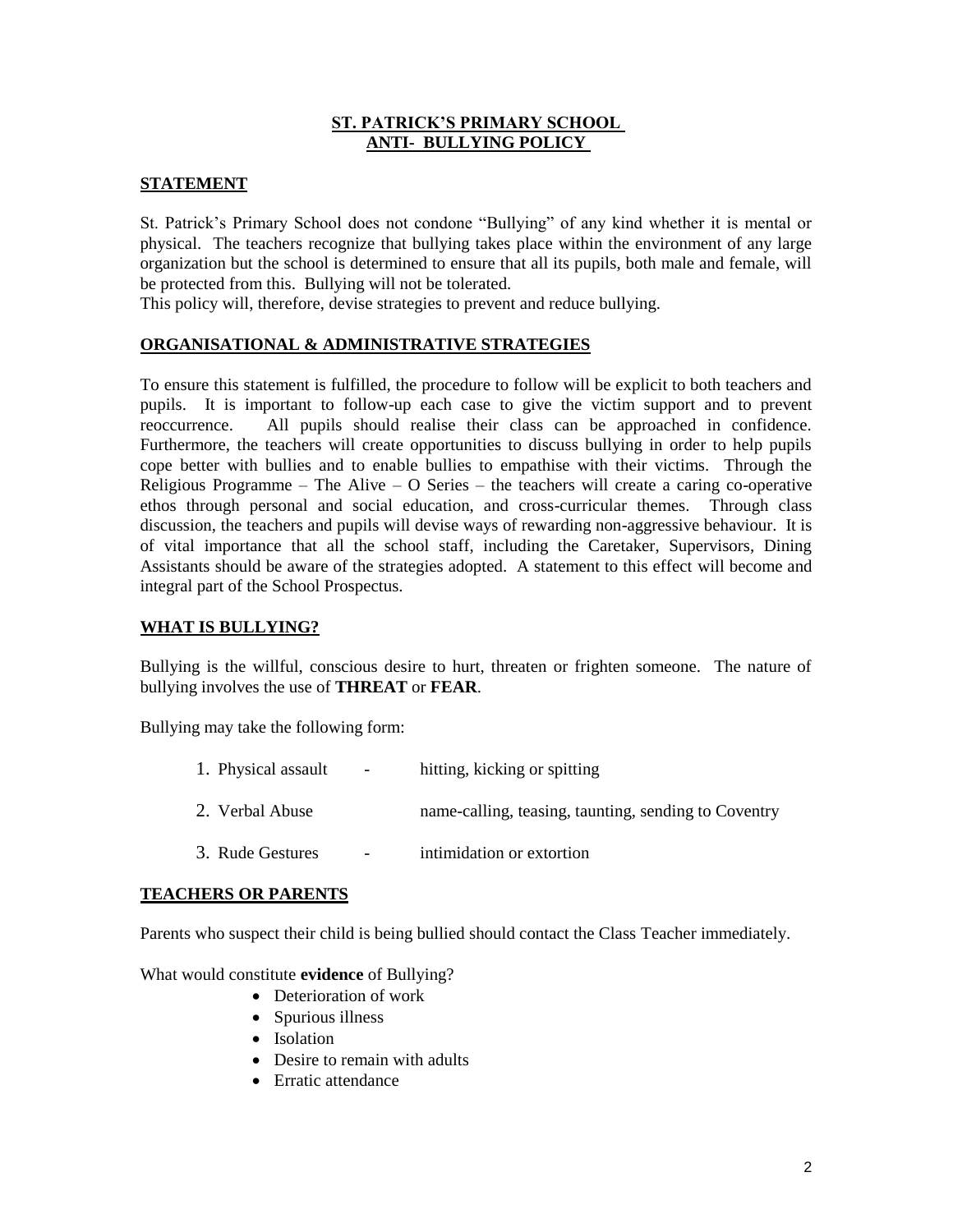# **STRATEGIES TO BE ADOPTED**

- 1. All incidents or reports should be taken seriously and care should be taken not to label pupils.
- 2. It is important to **LISTEN** carefully and to **RECORD** all incidents.
- 3. Offer concrete feedback to the victim, as it is important to give immediate support.
- 4. Make the unacceptable nature of the behaviour and the consequences of any repetition clear to the bully and if it persists to the parents. Encouraging the Bully to see the victim's point of view, by helping the Bully empathise with his/her victim, may help resolve the problem.
- 5. Patrol all areas of the school at Breaktime and Lunchtime. Auxiliary staff should observe a pupil's behaviour in the playground. They should 'shadow' the victim, noting playmates and ensure no situations arise. They should note if the child is isolated, excluded or friendless and judge whether 'rough and tumble' is a cover for intimidation.
- 6. (a) Peer talks should be used to counter bullying as such could help to resolve any problems.
	- (b) The victim could record the events in writing
	- (c) The Bully could record the events in writing
	- (d) Reports should be retained for a specified time.
- 7. Teachers should monitor a child's behaviour in class and, if necessary, keep a written record
- 8. The teacher on Break Duty will 'shadow' a pupil and report on incidents
- 9. Initially, the Class Teacher will talk to the class and highlight a situation for discussion either during English or Religion
- 10. If Bullying continues, the Principal will talk to the class and, if necessary, their parents
- 11. If unacceptable behaviour, which threatens the welfare of a pupil or pupils or staff, continues, then the Board of Governors will adopt procedures for Suspension and Expulsion.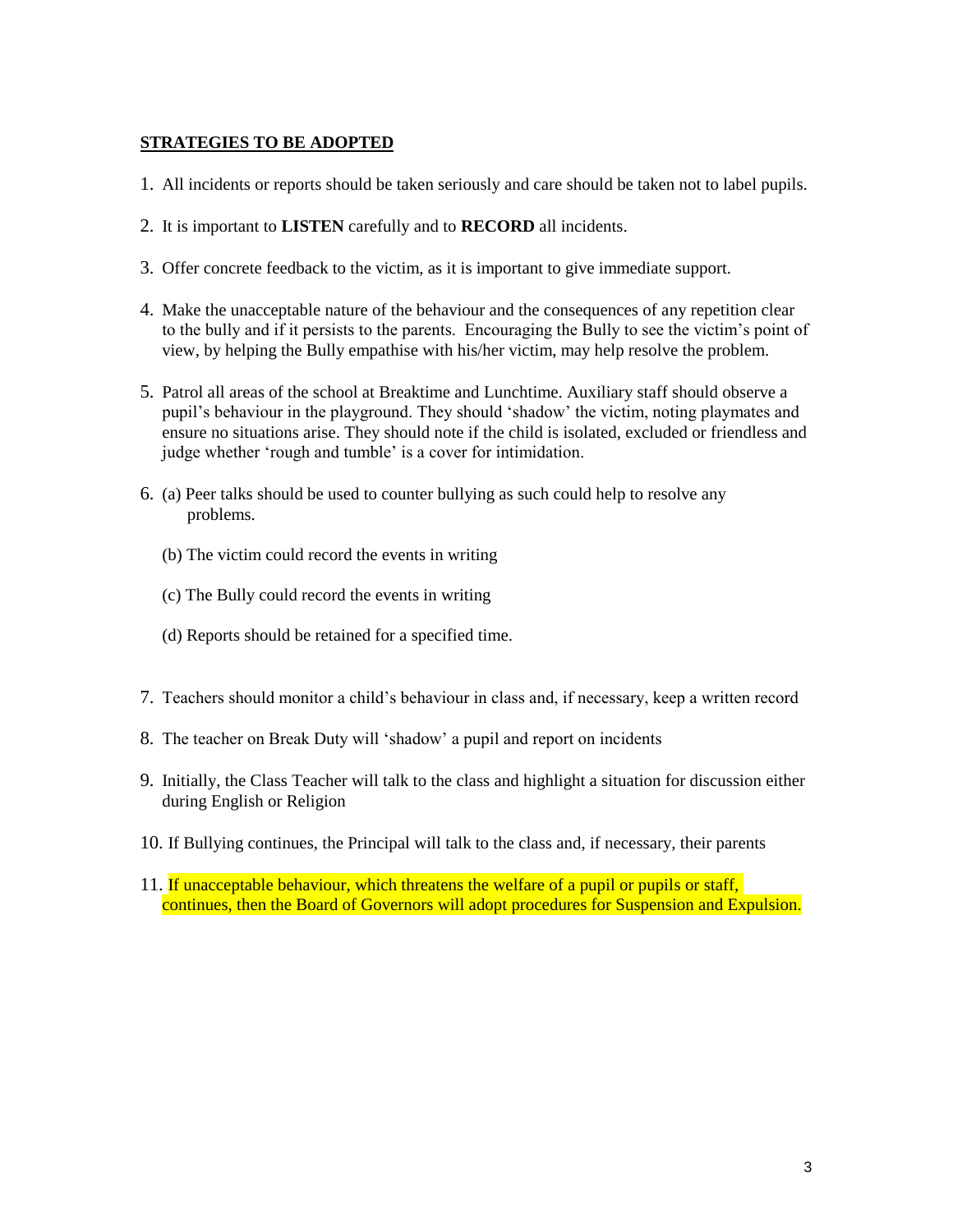# **SUMMARY**

Auxiliary Staff, pupils or parents, who see a child being bullied or suspect a child is being bullied, should contact the Class Teacher or Principal immediately.

The parents of the victim or the bully will be involved when and where this is deemed appropriate.

The teacher will take all incidents seriously.

Children should be made aware from Primary 1 that "Bullying" should not be kept a secret but should be reported to the teacher.

 Record the date of the incident, the nature of the incident, the time and place, who was involved and the action taken

File this report in the Incident Report Book

- Talk to the children concerned and make them aware of their behaviour. Make it clear that unacceptable behaviour will not be tolerated and will result in the withdrawal of privileges.
- If a child complains, if the teacher is suspicious or if a parent is concerned, the 'shadowing' will be introduced during Breaktime and Lunchtime.
- The teacher will monitor the child in class and instigate learning situations to help both the victim and the bully.
- Persistent bullying will result in the Principal talking to the Parents of the bully to help eradicate such behaviour.
- If the unwanted behaviour continues and is a threat to the well being of another pupil or pupils or staff, then the Principal will present the case to the Board of Governors and follow the procedures for suspension or expulsion. (CCMS Scheme)